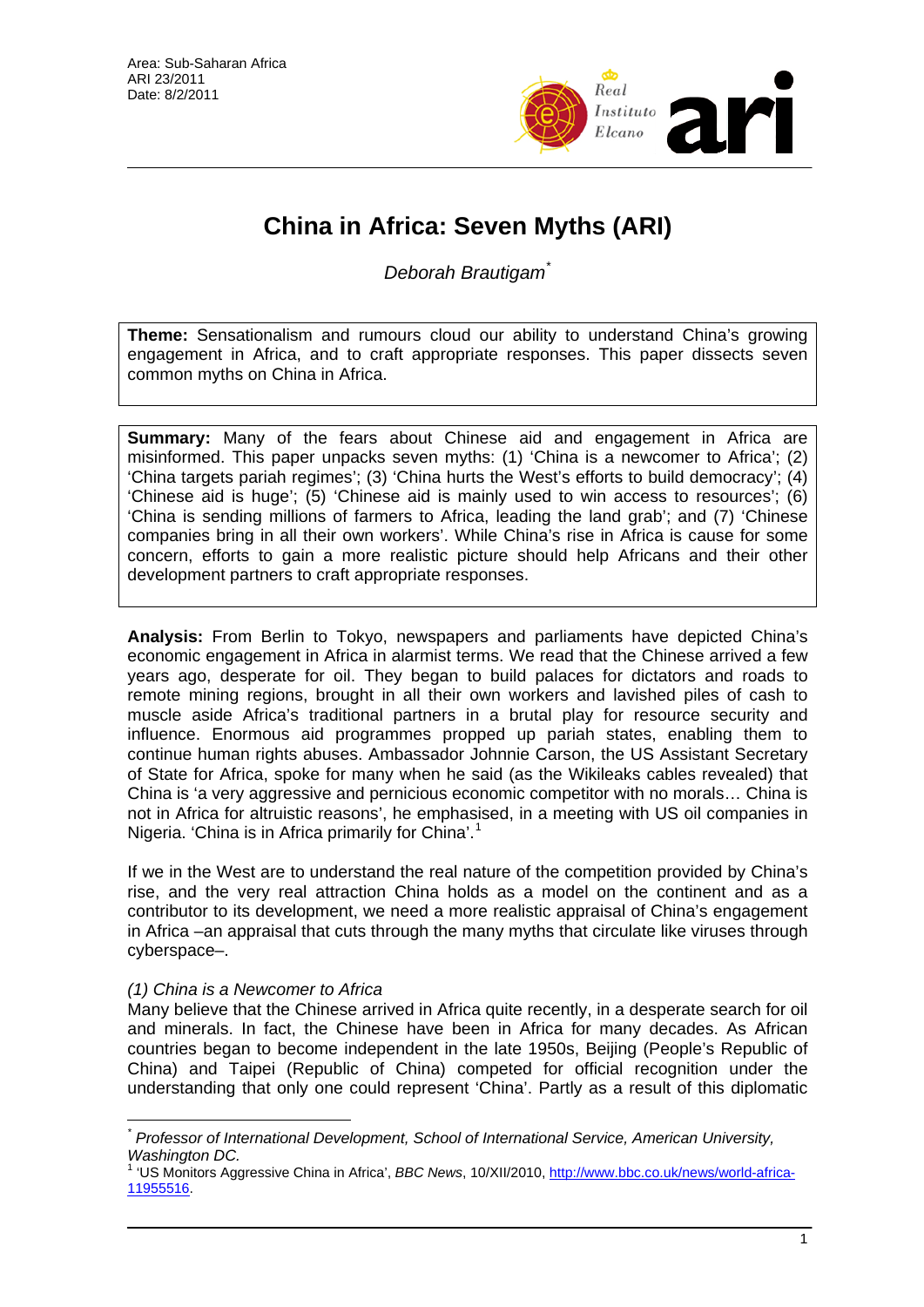

competition, in the 1970s China had more aid programmes in Africa than the US.<sup>[2](#page-1-0)</sup> When China began to turn to the market in the 1980s, the aid programme was put under a ministry that evolved into today's Ministry of Commerce. For several decades, the Chinese experimented with linking aid to business. Aid, investment and trade all began to grow after 1990, although no one was looking very closely.<sup>[3](#page-1-1)</sup>

The extensive engagement we see today has very deep roots. In Zambia, for example, Chinese state-owned companies set up construction companies to bid on local projects in the 1980s, began buying modest commercial farms in 1990 and purchased their first copper mine, Chambishi, in 1996. Ethnic Chinese from families that arrived in the 19th and early 20<sup>th</sup> centuries have risen to become cabinet ministers or parliamentarians in several countries, including Mauritius, Mozambique, Zimbabwe, Gabon and South Africa. Chinese engagement is not seen as a new or temporary phenomenon in most parts of Africa.

## *(2) China is Targeting Pariah Regimes that the West Will Not Touch*

If you read some analyses of Chinese engagement in Africa, you might believe that the only countries that interest Beijing are those that currently give the West a headache, with Sudan and Zimbabwe heading the pack. The Wikileaks cables again provide a good quote from US Assistant Secretary of State Johnnie Carson: 'The Chinese are dealing with the Mugabe's and Bashir's of the world'. End of story.

Between 2004 and 2006 as Sudan's government and its proxies began to brutally crush the rebellion in Darfur, Beijing did little to interfere, supporting Khartoum diplomatically and supplying arms. In 2007, this began to change. Most notably, special envoys sent by China began to cooperate actively with the West. They were able to convince Sudan to allow a hybrid force of UN and African Union peacekeeping troops into Darfur. As the Brussels-based International Crisis Group remarked that year: 'Beijing is shifting in Sudan from being an obvious part of the problem to a significant part of the solution'.<sup>[4](#page-1-2)</sup> Under President Obama, US policy began to reflect a new understanding that it was indeed essential to 'deal with' Bashir in order to push the peace process forward.

Chinese companies do continue to invest in Sudan's oil sector, as well as its booming construction industry. American and EU companies are barred from investing in Sudan, (although not in Zimbabwe, where dismal economic conditions have probably deterred investment more than any sanctions could have done). But China's largest stock of foreign investment on the continent is *not* in Sudan or Zimbabwe, but in relatively well-governed and stable South Africa.<sup>[5](#page-1-3)</sup> In 2009, South Africa was also China's second-largest trading partner in Africa, behind only oil-rich Angola, which is also a large supplier of the US market. The Chinese are looking for investment opportunities in democratic Ghana, Namibia and Mauritius, and they are also joining American and European investors in many less well-governed countries: Equatorial Guinea, Nigeria and Gabon.

<span id="page-1-0"></span> $\overline{a}$ <sup>2</sup> Deborah Brautigam (1998), *Chinese Aid and African Development*, Macmillan Publishers, New York, p. 4.<br><sup>3</sup> Eer an exception, see the excellent reperting by Philip Spow (1988). The Star Poft: Chine's Epocunter with For an exception, see the excellent reporting by Philip Snow (1988), *The Star Raft: China's Encounter with* 

<span id="page-1-2"></span><span id="page-1-1"></span>*Africa*, Weidenfeld & Nicolson, New York. 4 Gareth Evans & Donald Steinberg (2007), 'Signs of Transition', *The Guardian*, 11/VI/2007, [http://commentisfree.guardian.co.uk/gareth\\_evans\\_and\\_donald\\_steinberg/2007/06/signs\\_of\\_transition.html](http://commentisfree.guardian.co.uk/gareth_evans_and_donald_steinberg/2007/06/signs_of_transition.html). Ministry of Commerce (2010), '2009 Statistical Bulletin of China's Outward Foreign Direct Investment',

<span id="page-1-3"></span>Ministry of Commerce, Government of the People's Republic of China, Beijing.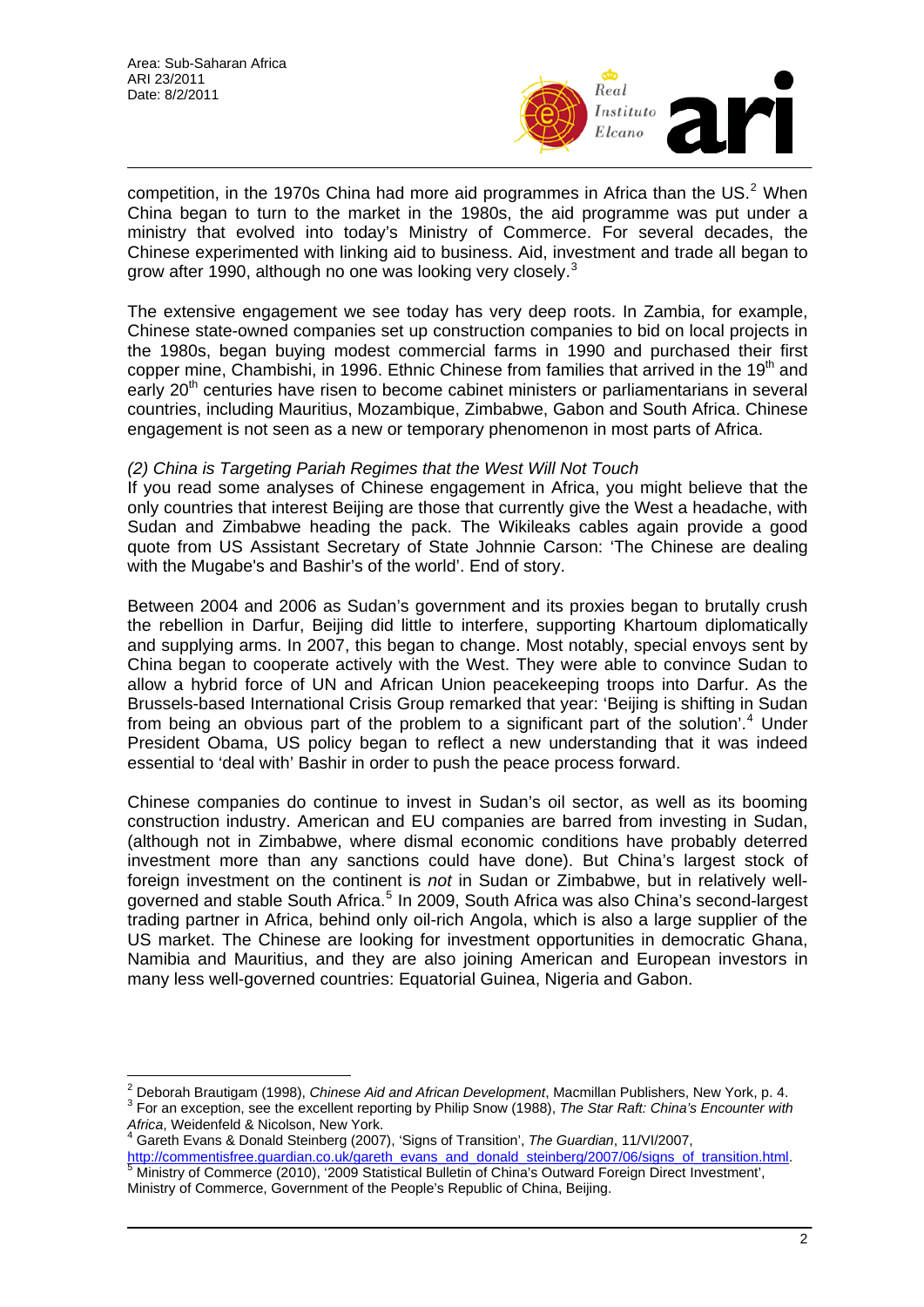

*(3) Chinese Hurt the West's Efforts to Strengthen Democracy and Governance in Africa*  It is widely believed that Western engagement is conditional on governance improvements, while the Chinese engage with 'no strings attached'. In fact the Chinese do have one important political string attached to their aid (but not to investment or trade): the 'one-China policy'. Only countries that recognise Beijing as 'China' are eligible for aid. Yet much of the discussion about Chinese engagement compared with Western engagement misses this point: 'engagement' can be public or private, and it can be trade, aid, commercial finance or foreign direct investment.

Except in the case of Sudan, there are almost no strings attached by the West to its companies' *trade* or *investment* in Africa. Likewise, Western commercial banks provide loans wherever they see the potential for profit. In 2004, for example, Western donors and the IMF refused to provide aid or finance for post-conflict reconstruction in Angola before it had made improvements in revenue transparency. But Western banks, led by Standard Chartered and France's Calyon, provided several rounds of loans totalling over US\$2 billion to Angola. China's Eximbank also provided a line of credit worth US\$2 billion. None of these banks imposed any governance conditions.

Even when focusing strictly on aid, the differences between the West and China are less than commonly believed. Take the US, for example. The largest recipient of US aid in Africa is Egypt, where President Mubarak has refused to allow free and fair elections. Ethiopia, which earned a dismal five out of seven (with seven being worst) on the Freedom House assessment of civil and political liberties, received US\$1.2 billion from the US in 2009.<sup>[6](#page-2-0)</sup>

## *(4) Chinese Aid is Huge*

One of the most widely circulated myths involves the size of China's official aid programme, which many believe, wrongly, to be enormous. Not long ago a senior fellow at the Washington DC-based Nixon Center repeated as fact a rumour that Beijing had offered US\$6 billion in 'aid' to convince the government of Malawi to break its diplomatic ties with Taiwan.<sup>[7](#page-2-1)</sup> A little digging would have revealed that this figure of US\$6 billion which, indeed, circulated widely around cyberspace– referred not to Chinese aid, but to the total value of a mega project: a canal linking the landlocked country to the sea. Malawi hoped to attract Chinese firms to invest in the project.<sup>[8](#page-2-2)</sup>

In 2009, the US Congressional Research Service (CRS) published a report on China's foreign aid activities in Africa, Latin America and South-East Asia that gave a gloss of official sanction to many of the rumours.<sup>[9](#page-2-3)</sup> Applying a 'flexible' definition of foreign aid which included all state-sponsored economic activities (foreign direct investment,

<span id="page-2-0"></span>Stefan Halper (2010), 'Beijing's Coalition of the Willing', *Foreign Policy*, July/August,

<span id="page-2-2"></span><span id="page-2-1"></span><u>http://www.foreignpolicy.com/articles/2010/06/21/beijings\_coalition\_of\_the\_willing?page=full</u>.<br><sup>[8](http://www.foreignpolicy.com/articles/2010/06/21/beijings_coalition_of_the_willing?page=full)</sup> The rumour seems to have started in a Malawi newspaper. See Dickson Kashoti (2007), 'Malawi Set to Switch from Taiwan to China', *Daily Times* [Malawi], 25/XII/2007, and Taonga Sabola (2008), 'Govt Dismisses US\$6bn China Waterway Pledge Reports', *Nation* [Malawi], 4/II/2008, which 'dismissed' reports of US\$6 billion in aid and explained that Malawi planned to offer commercially viable components of the US\$6 billion project as investment concessions, and that Chinese investors had expressed an interest in participating. Henry Mussa, Minister of Transport, Public Works and Housing said: 'As government, we have segmented the waterway project into a number of areas like ports, dredging and others and we will be concessioning the areas to various stakeholders. So the Chinese are interested to concession one of the areas'.<br><sup>9</sup> Thomas Lum, Hannah Fischer, Julissa Gomez-Granger & Anne Leland (2009), 'China's Foreign Aid

<span id="page-2-3"></span>Activities in Africa, Latin America, and Southeast Asia', Congressional Research Service, 7-5700, R40361, Washington DC, 25/II/2009,<http://www.fas.org/sgp/crs/row/R40361.pdf>(accessed 22/I/2011).

 $\overline{a}$ <sup>6</sup> United States aid figures from<http://www.state.gov/r/pa/ei/bgn/2859.htm>.<br>7 Stefan Helper (2010), 'Beijing's Coolition of the Willing', *Foreign Poliny*, Ju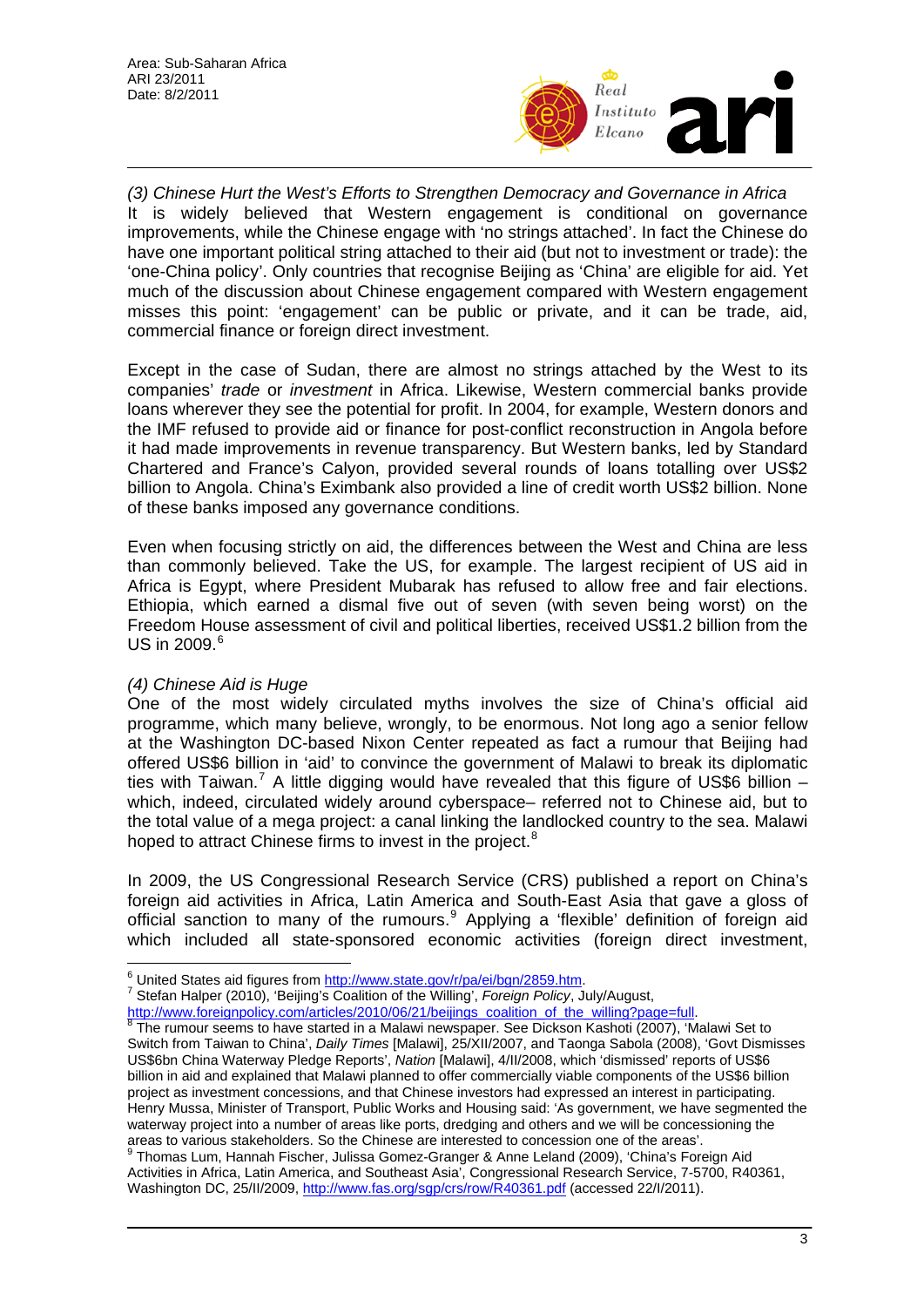

commercial loans, export credits as well as official aid), the researchers simply counted up any and all reports of China-related finance going into these regions, as mentioned in the global media, without investigating whether these were firm commitments as opposed to rumours, recipients' hopeful requests or even mistakes.

The CRS approach had two obvious problems. Given that many of the Chinese companies investing abroad –including its oil companies– are state-owned, and that its main banks are also state-owned, lumping all of their activities together as 'aid' just because they occur in the developing world defies both logic and convention. The West has never considered export credits or investment by its own state-owned companies as official development assistance.

Secondly, counting up figures based on media stories requires very careful investigation into their veracity. As Remi Bello, CEO of a political-risk consulting firm focused on Africa noted: 'Keep in mind that only 2% to 4% of MOUs [memos of understanding] lead to projects in Africa'.[10](#page-3-0) The CRS researchers' methodology produced a Chinese 'aid' figure of US\$17.96 billion for Africa (2007). However, if the same definition of 'aid' is used for China and for the West, in 2007 China disbursed only about US\$850 million in official development assistance to Africa, about 40% of its total aid. China's aid *is* growing rapidly, but disbursements still reached only about US\$1.4 billion in 2009.<sup>[11](#page-3-1)</sup>

#### *(5) Chinese Aid is Mainly Used to Win Access to Resources*

It is also widely believed that 'China's foreign aid is driven primarily by the need for natural resources', as one study put it.<sup>[12](#page-3-2)</sup> In fact, China's official development assistance is driven by politics: the one-China policy as well as diplomacy and the desire to maintain 'friendships' across the range of countries. It is for this reason that the Chinese are careful to spread their official aid (grants, zero-interest loans and concessional loans) across all the countries with whom they have diplomatic relations, including many without any resources (Senegal, Mauritius, Mali, Rwanda, Togo and Benin). China provides aid to every country in Africa with whom they have diplomatic ties –currently 49– even some with higher per capita income, such as South Africa.

A major reason for confusion about Chinese aid figures, and their purpose, is the Chinese government's expanded use of very large lines of export buyers' credit that can be secured with commodities. In resource-rich Angola, Equatorial Guinea and the Democratic Republic of the Congo, and outside of Africa, in Brazil and Russia, Chinese banks have offered long-term lines of export credit, secured by commodities, to finance Chinese companies to do infrastructure projects or for the import of Chinese goods. These large credits are almost always secured with commodity *exports* (not, as often believed, by a resource concession). It acts as a kind of complicated long-term trade arrangement, with financing up front. Though countries can use their credits to finance infrastructure projects, the instrument itself is based on commercial market rates, and is not 'aid?".<sup>[13](#page-3-3)</sup>

 $\overline{a}$ 

<span id="page-3-1"></span><span id="page-3-0"></span><sup>&</sup>lt;sup>10</sup> 'Nigeria Secures Agreement for Refineries', *Engineering News-Record*, 16/VI/2010.<br><sup>11</sup> Deborah Brautigam (2011), *The Dragon's Gift: The Real Story of China in Africa*, Oxford University Press, Oxford.<br> $12$  Lum *et al.* (2009), p. 5.

<span id="page-3-2"></span>

<span id="page-3-3"></span><sup>&</sup>lt;sup>13</sup> These large lines of credit use market interest rates and are not subsidised by the Chinese government. Interest rates are based on commercial terms –albeit very competitive–: usually London Inter-Bank Offered Rate (LIBOR) plus a margin, usually between 1% and 2%.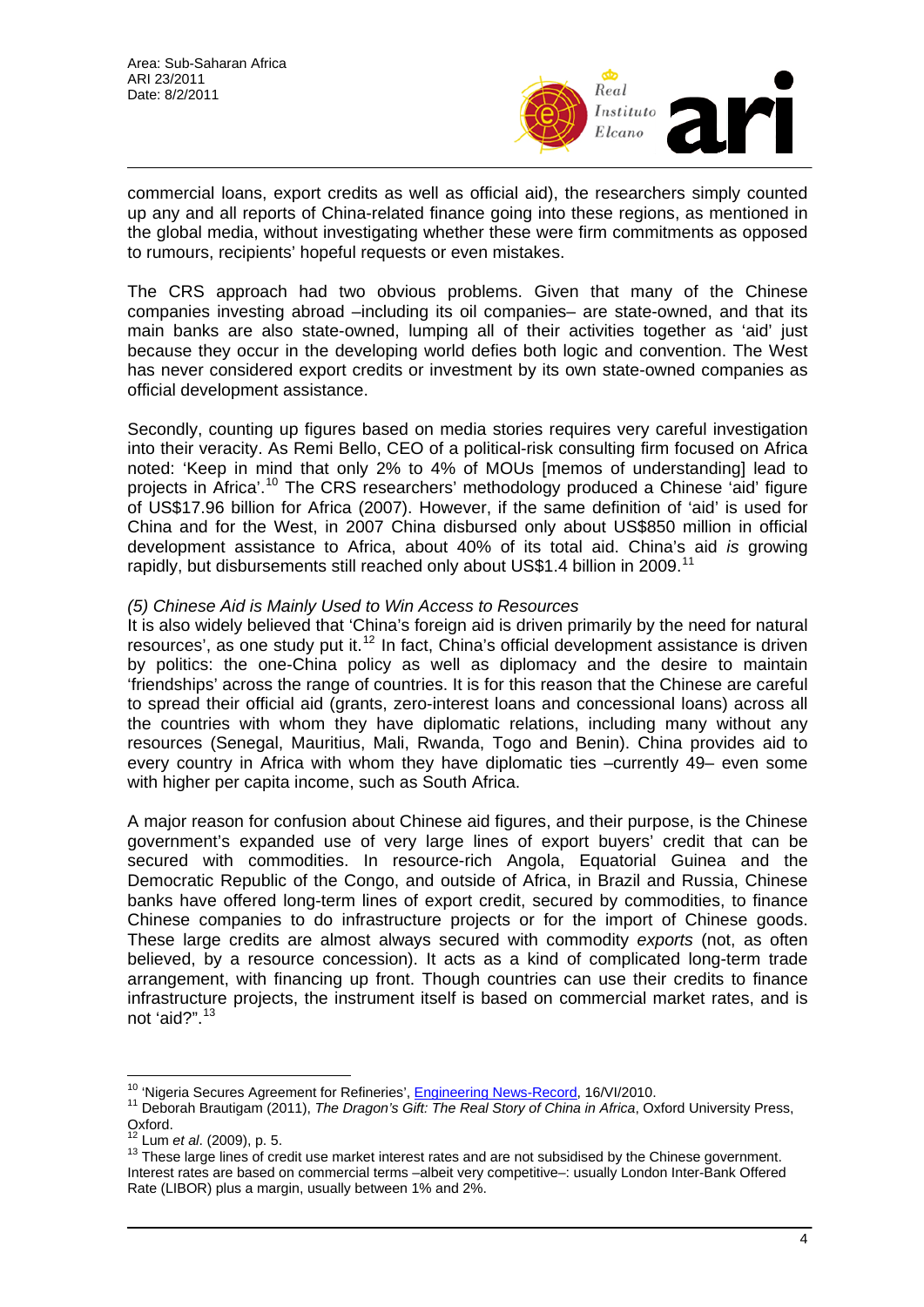

China's use of commodity-secured lines of credit parallels similar commercial instruments long in use by Japan and also by Western banks.<sup>[14](#page-4-0)</sup> None of these are regarded as official development assistance but as ways to promote business. As the African Development Bank's President Donald Kaberuka, pointed out, this was not aid but investment: 'When an investor comes and says, "I want to do business here and I will also build infrastructure", what is bad about it? Nothing'.[15](#page-4-1)

## *(6) Beijing is Sending Millions of Chinese Farmers to Settle in Africa, Leading the 'Land Grab'*

Headlines about Chinese interest in African land have created a mistaken impression that Chinese companies (or individual farmers) are at the head of a new wave of land colonisation in Africa. For example, purportedly reviewing a major study on large-scale land investment released by researchers from the UN's Food and Agriculture Organisation (FAO) and others, *The Guardian* told its readers: 'A million Chinese farmers have joined the rush to Africa, according to one estimate, underlining concerns that an unchecked "land grab" not seen since the 19th century is under way'.<sup>[16](#page-4-2)</sup> Media reports that 'a million' Chinese farmers have settled in Africa have been circulating for several years – but without any evidence to back them up–. In fact, the study on which *The Guardian* was reporting actually distanced itself from the conventional wisdom, saying: 'A common external perception is that China is supporting Chinese enterprises to acquire land abroad as part of a national food security strategy. Yet the evidence for this is highly questionable'.[17](#page-4-3)

One of the stories often used as an example of Chinese 'land grabs' comes from Zimbabwe. In 2003, 'China', it is said, 'purchased 100,000 hectares in Zimbabwe'.<sup>[18](#page-4-4)</sup> What really happened in Zimbabwe was this: China International Water and Electric Corporation, a large state-owned engineering company which has built irrigation projects in Pakistan, the Philippines and a number of other developing countries, won a contract issued by the Zimbabwe government to develop 100,000 hectares of land for irrigated maize production, a quixotic scheme dreamt up by the Zimbabwe government to fill the production gap left by their illegal seizure of white-owned farms.[19](#page-4-5) CIWEC began construction, but when the Mugabe government was unable to make any payments, CIWEC withdrew its construction team and abandoned the project.

<span id="page-4-2"></span><span id="page-4-1"></span>

<span id="page-4-0"></span> $\overline{a}$  $14$  In Angola Western banks have provided oil-backed loans at very low rates: LIBOR plus 2.5%, for example. Although the World Bank does not ask for commodity guarantees for its finance, it also offers similar, nonconcessional loans through its IBRD window: loans that are also not considered official development assistance. These are based on LIBOR plus a margin that varies from .28 to 1.25 depending on the repayment period. World Bank (2010), 'IBRD Pricing Basics', August,

[http://treasury.worldbank.org/web/IBRD\\_Pricing\\_Basics\\_Aug\\_2010.pdf](http://treasury.worldbank.org/web/IBRD_Pricing_Basics_Aug_2010.pdf).<br><sup>15</sup> 'What is Bad About it?', *Der Spiegel*, 29/I/2010.<br><sup>16</sup> David Smith (2009), 'The Food Rush: Rising Demand in China and West Sparks African Land Grab' Guardian, 3/VII/2009. *The Guardian failed to tell its readers the source of this 'estimate'.*<br><sup>17</sup> Lorenzo Cotula, Sonja Vermeulen, Rebeca Leonard & James Keeley (2009), 'Land Grab or Development

<span id="page-4-3"></span>Opportunity? Agricultural Investment and International Land Deals in Africa', IIED/FAO/IFAD, London &

<span id="page-4-4"></span>Rome, *ftp://ftp.fao.org/docrep/fao/011/ak241e/ak241e.pdf*.<br><sup>18</sup> Blake Hurst (2010), 'The 21<sup>st</sup> Century Land Rush', The American, American Enterprise Institute, September, [http://www.american.com/archive/2010/september/the-21st-century-land-rush/article\\_print](http://www.american.com/archive/2010/september/the-21st-century-land-rush/article_print) (accessed 17/I/2011).

<span id="page-4-5"></span><http://www.guardian.co.uk/world/2003/feb/13/zimbabwe.andrewmeldrum>. While this article accurately reports the contract, it suggests that CIWEC would not simply develop the irrigation system for the land but wished itself to farm there. This was not the case.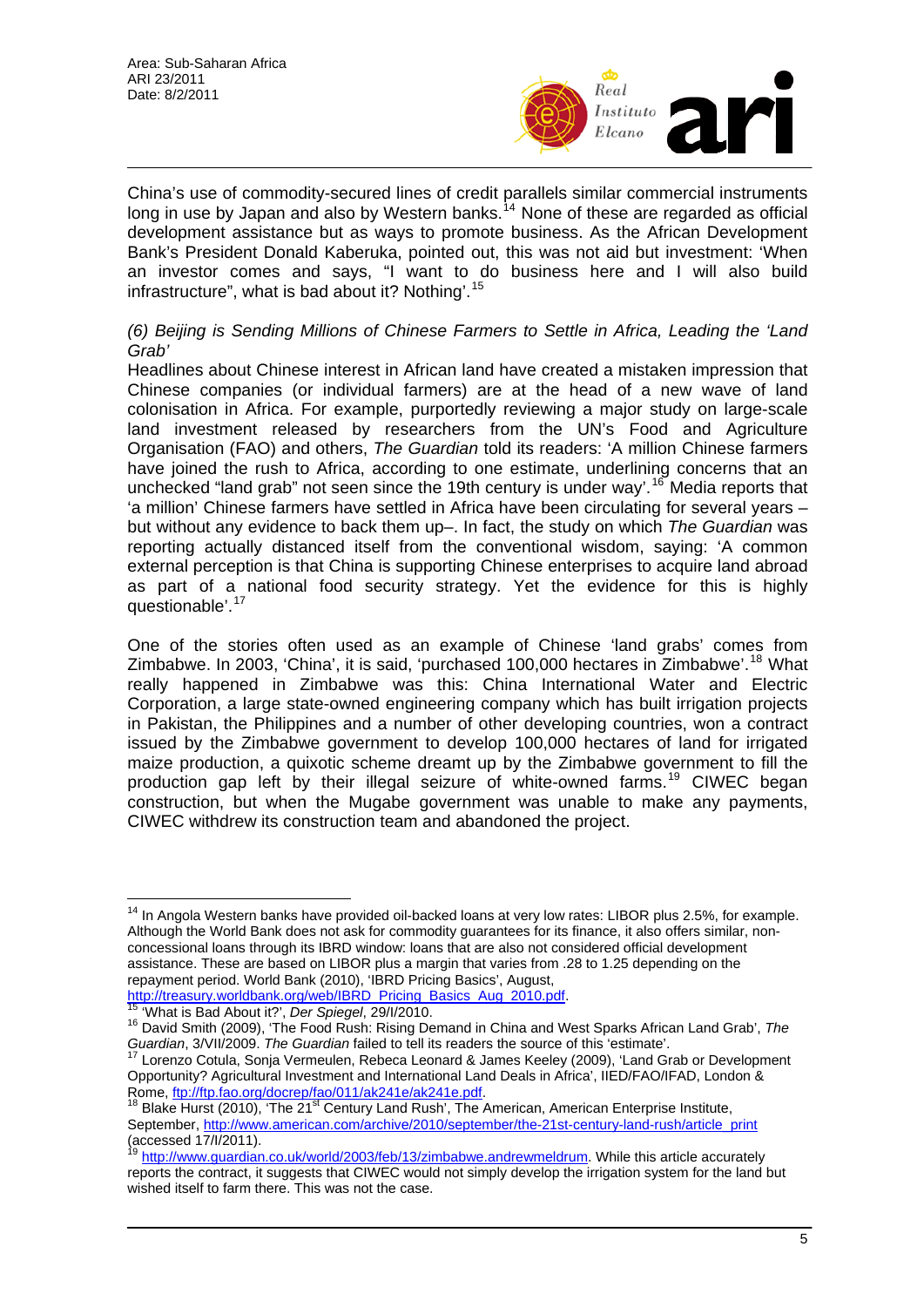

The only African country with hard evidence of a large-scale land concession obtained by a Chinese company comes from the DRC, where ZTE Agribusiness was given a concession reported variously to be from 100,000 to 3 million hectares, to grow oil palm.<sup>[20](#page-5-0)</sup> However, the project had not moved forward by late 2010. Apparently, ZTE's economic feasibility analysis suggested that transport and infrastructure problems in the Congo would make the production and export of palm oil too expensive.

There are no hard facts on the number of Chinese who have moved to Africa. The number is certainly high, and may indeed be in the range of one million, compared with the 6.5 million or so white Europeans who are resident on the continent. But it is clear that at present, most Chinese immigrants are coming to Africa not to be farmers, but rather traders, more intent on opening a shop or a small business than growing rice.

#### *(7) Chinese Companies Bring Over All Their Own Workers*

A robust mythology has developed that Chinese companies 'bring in all their own workers'. Yet as reports of labour problems on Chinese worksites multiply, it has become sadly evident that Chinese companies do employ many, many Africans. For example, at a Zambian coal mine notorious for its poor working conditions, 62 Chinese managers supervised 455 Zambian workers.

The companies most likely to bring in a hefty share of Chinese workers are Chinese construction companies. Over the past few years, Chinese engineering firms in Africa have secured literally thousands of contracts, building projects such as health clinics, industrial estates and many kilometres of roads. In recent years, Chinese companies have been winning the largest share of all African Development Bank and World Bank civil works projects in Africa.<sup>[21](#page-5-1)</sup> In 2007, according to official figures, over 114,000 Chinese were working on a temporary basis in Africa, in 2,142 different projects.<sup>[22](#page-5-2)</sup> This comes to an average of about 53 Chinese staff per project.

These numbers are indeed higher than one would find with Western companies or aid donors, whose costs of bringing in expatriates are so much higher. Yet in many countries, Chinese win contracts not based on cheap Chinese labour but on their relatively inexpensive top level staff. A Chinese engineer costs around US\$10,000 annually, a small fraction of the costs associated with European engineers. Furthermore, in most countries, the numbers of Africans working on these projects will be far higher than Chinese. While there are exceptions, Chinese tend to be in skilled technical or managerial positions where Chinese language skills are key, while less skilled positions are filled by African workers. Proportionately more Chinese workers can be found in places like Angola, where population densities are low and skilled labour is expensive. Even here, Chinese companies resident for several years have doubled the proportion of locals they hire compared with newly arrived Chinese firms.<sup>[23](#page-5-3)</sup> In Tanzania, a Chinese official predicted that localisation would continue to grow: 'Tanzania doesn't want to give work permits. And it's more expensive now to bring people from China. Some don't want to come. It costs a

 $\overline{\phantom{a}}$ 

<span id="page-5-0"></span> $20$  The DRC government approved 100,000 hectares; the Chinese Embassy website listed 300,000 hectares; the Chinese news agency *Xinhua* said 1 million hectares; newspaper reports claimed it to be 3 million hectares.

<span id="page-5-1"></span><sup>21</sup> Vivien Foster, William Butterfield, Chuan Chen & Nataliya Pushak (2008), *Building Bridges: China's Growing Role as Infrastructure Financier for Africa*, Infrastructure nr 5, World Bank, Washington DC, p. 26. 22 Ministry of Commerce (2009), *China Commerce Yearbook 2008*, Ministry of Commerce, Beijing, pp. 217-

<span id="page-5-2"></span><sup>218 &</sup>amp; 488.

<span id="page-5-3"></span> $^{23}$  Tang Xiaoyang (2010), 'Bulldozer or Locomotive? The Impact of Chinese Enterprises on the Local Employment in Angola and the DRC', *Journal of Asian and African Studies*, vol. 45, nr 3, 18/VI/2010.